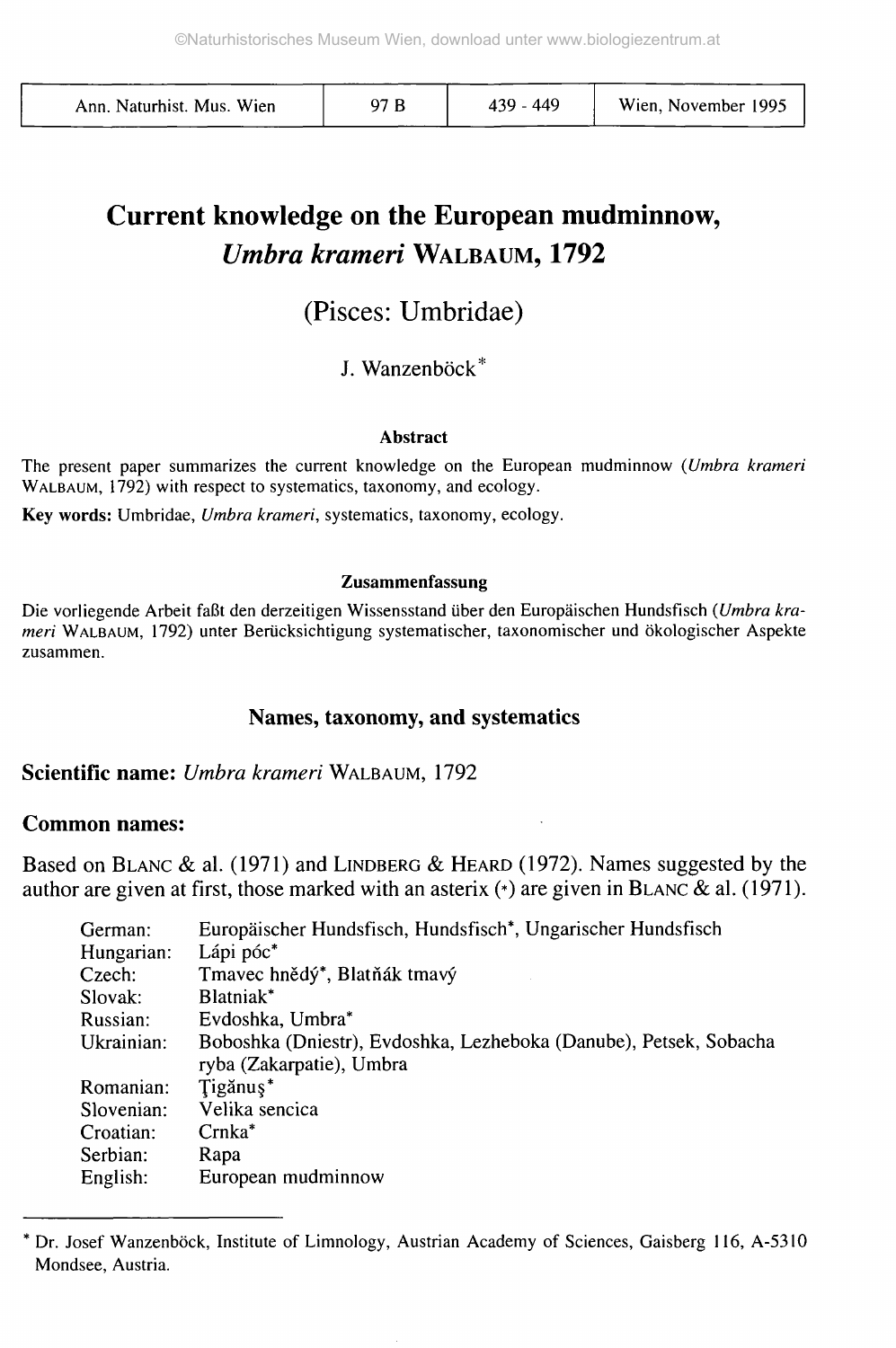440 *Annalen des Naturhistorischen Museums in Wien 97 B*

#### **Systematics** (after NELSON 1984):

Subphylum: Vertebrata Superclass: Gnathostomata Grade: Pisces Class: Osteichthyes Subclass: Actinopterygii Infraclass: Neopterygii Division: Halecostomi Subdivision: Teleostei Infradivision: Euteleostei Superorder: Protacanthopterygii Order: Salmoniformes Suborder: Esocoidei (Haplomi) Family: Umbridae

**Synonyms** (based on HOLLY 1941, ANTIPA 1909):

*Gobius caninus* MARSILI, 1726 *Umbra Kramer* GRONOVIUS, 1763 *Umbra Krameri* WALBAUM, 1792 *Aphyra lacustris* GROSSINGER, 1794 *Cyprinodon umbra* CUVIER, 1829 *Umbra Crameri* MÜLLER, 1844 *Umbla* (pro *Umbra) Krameri* BONAPARTE, 1846 *Umbra Nattered* (in. lit.) + *U. Krameri* CUVIER & VALENCIENNES, 1846 *Umbrina Krameri* STEINDACHNER, 1870 *Umbra canina* KAROLI & HERMANN, 1882 *Umbra umbra* BERG, 1916 *Umbra lacustris* HANKÓ, 1923 *Umbra krameri krameri* Kux & LIBOSVÂRSKY, 1957 *Umbra krameri pavlovi* Kux & LIBOSVARSKY, 1957

**Comments on nomenclature** (after HANKÓ 1923, HOLLY 1941, Kux & LIBOSVÂRSKY 1957):

The European mudminnow was first mentioned under the name *Gobius caninus* by MARSILI (1726). He gave full details about this fish, added an illustration and information about the spawning time. He mentioned that it cannot be eaten and its habitats are swamps and floodplains along the river Danube. However he did not state any exact localities. KRAMER (1756) designated the genus name *Umbra* to this fish. He collected fishes from the Leitha river in Lower Austria and from Neusiedler See. Also GRONOVIUS (1763) writes about this fish. Despite early descriptions the mudminnow was not mentioned in the famous textbooks of LINNÉ (1758), BLOCH (1782), LACÉPÈDE (1798), and the first edition of CUVIER (1817).

WALBAUM (1792) used the currently valid name for the first time. He stated that the fish lives in the Danube river. GROSSINGER (1794) wrote about the mudminnow from Hungarian swamps using the name *Aphyra lacustris.* In 1825 Temminck, the director of the museum in Leyden, collected specimens from Neusiedler See and sent some to Cuvier in Paris, who mentioned them as *Cyprinodon umbra* in the second edition of his Règne animal (CUVIER 1829). Zoologists like Natterer collected specimens from Neusiedler See and donated some to the museum in Paris where they were referred to as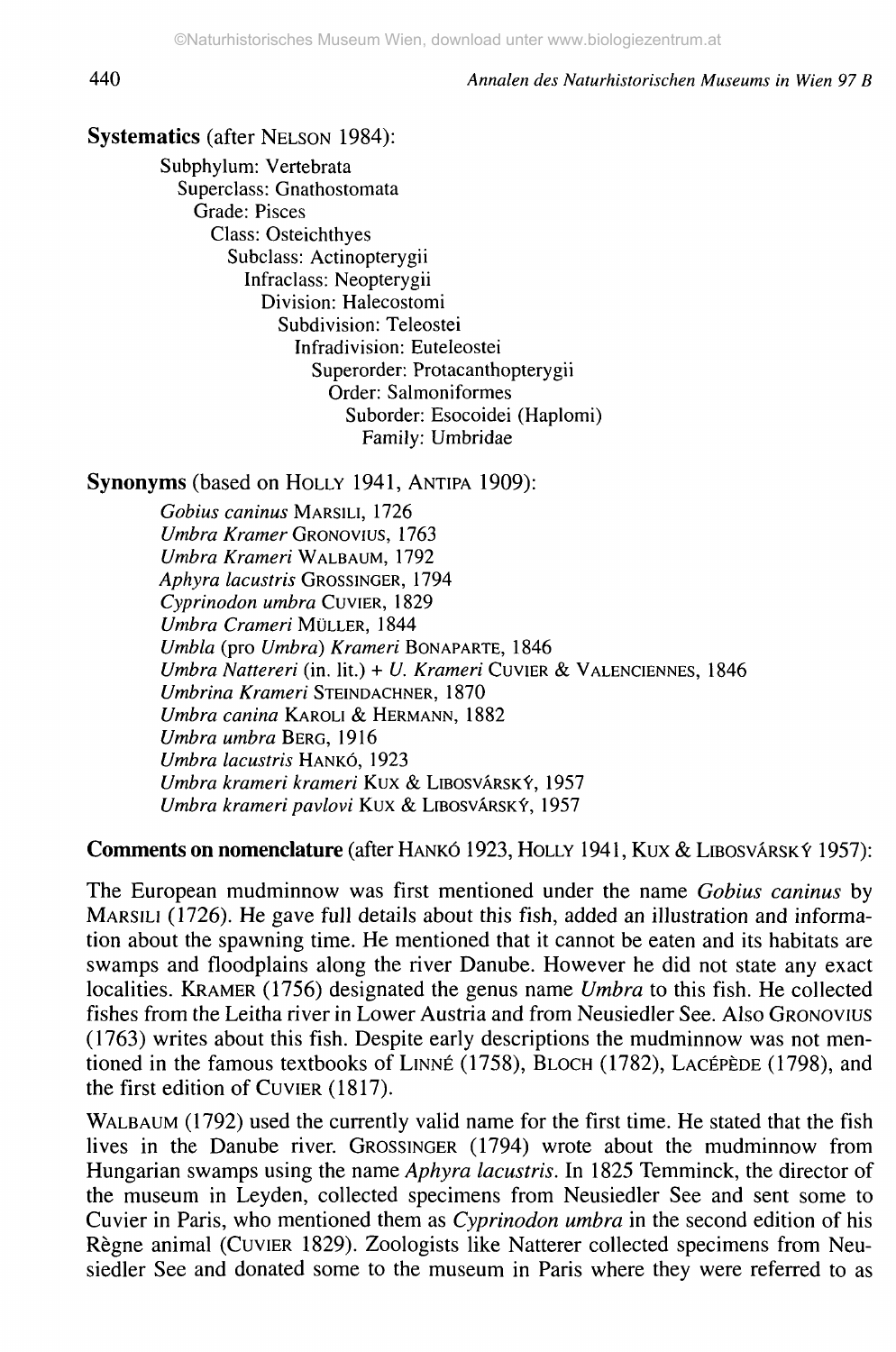*Umbra nattereri*. However, this name was never published. FITZINGER (1832) used the name *Umbra Krameri,* and MÜLLER (1844) called it *Umbra Crame ri.* VALENCIENNES (in CUVIER & VALENCIENNES 1846) used the previous name and placed it into the new family Umbridae for the first time. After HECKEL & KNER (1858), who reported the occurrence of the fish *{Umbra Krameri* FITZINGER) from several Hungarian localities, most authors took over their description. Nevertheless, GÜNTHER (1866) also used *Umbra crameri.* KÂROLI & HERMANN (1882) used *Umbra cartina* (MARSILI) and BERG (1916) called it *Umbra umbra* (CUVIER), which was copied by VLADYKOV (1931). HANKÓ (1923) was convinced that the fish should be called *Umbra lacustris* (GROSSINGER) and his opinion was accepted by GEYER & MANN (1939), GEYER (1940), and MOHR (1940). After the work of HOLLY (1941) the currently valid name was commonly accepted.

#### **Etymology:**

*Umbra* (latin) = shadow; *krameri* - in honour of Wilhelm Heinrich Kramer, who described the fish as *Umbra* even before Linné.

#### **Morphology**

#### **Description:**

D II-III 12-16; A **III** 5-7; V I 5; P I 9-14.

The European mudminnow is a small fish with a total length of 5 to 9 cm, sometimes reaching 11.5 cm (PAVLETIC 1954 noticed even 15 cm for females). The body mass is 5 to 8 g,  $27$  g at most (BERG 1948). It has an elongated, cylindrical bodyshape which is slightly compressed laterally. The males are usually smaller and more slender than the females. The head is large and makes up a third of the standard length. The mouth is relatively large and slightly directed upwards. The upper jaw is shorter than the lower one and extends to the middle of the eye. The upper jaw and the tongue are without teeth. Fine, villiform teeth can be found on the lower maxillary, premaxillary, vomer, and palatines. The whole body and the head except the snout and chin are covered by large cycloid scales. They are spherical, smooth, and detach easily. They have no radial lines but fine concentric circles (circuii). The lateral line is missing, along the side 31 - 36 scales are found, above and below there are 5 - 7 rows of scales. Cephalic sensory canals and pitlines are described in NELSON (1972). The colour of the mudminnow is usually dark brown on the back and lightgrey, almost white on the belly. Differently shaped black spots are distributed irregularly over the body. A light stripe extends laterally from just behind the opercles to the caudal peduncle. Black bands of elongated, regularly positioned spots are found in the dorsal and caudal fin. The dorsal fin is situated in the second half of the body, originates directly above the origin of the pelvics (MOHR 1941), and extends to the origin of the anal fin. Its rays are equally long so that the fin appears almost rectangular. The unpaired fins, especially the caudal fin, are rounded.

#### **Anatomical characteristics:**

The blood circulation system of the mudminnow is special because the blood flows from the swimbladder directly to the sinus venosus and not to a vena portae like in other teleosts. This emphasizes the respiratory function of the swimbladder. The bladder is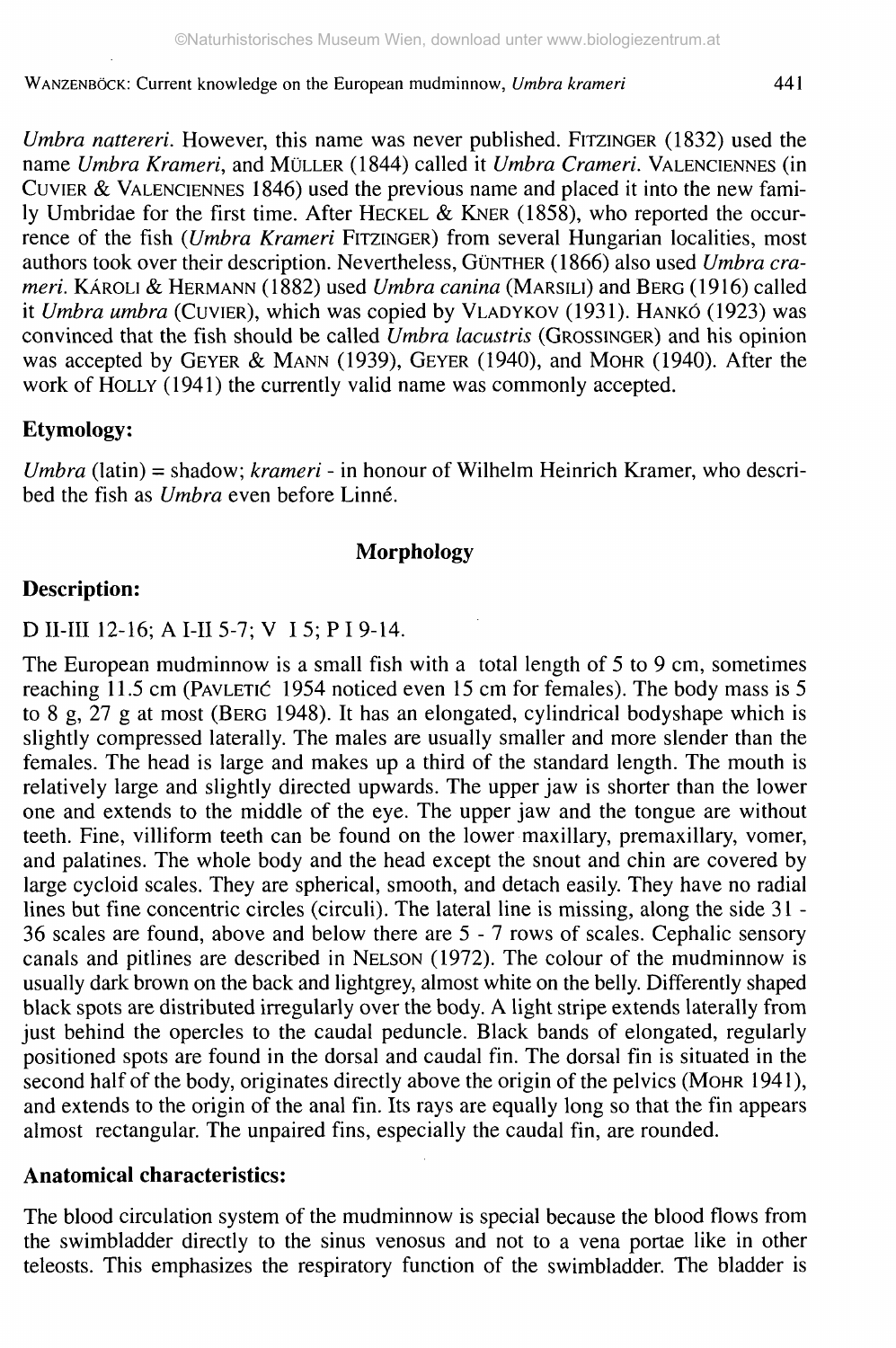covered by a respiratory epithel which is full of capillaries ensuring accessory air breathing (RAUTHER 1914, GEYER & MANN 1939a, b, JASINSKI 1965, MESTER & BABES 1975).

# **Osteology:**

WILSON & VEILLEUX (1982) compared the osteology in the family Umbridae. Relevant papers dealing with fossil records are CAVENDER (1969), WEILER (1973), SYTCHEVSKAYA  $(1976)$ , and OBRHELOVÁ (1978).

# Karyotype:

According to  $R\overline{AB}$  (1981) and BANÄRESCU & al. (1983) the number of chromosomes is  $2n = 44$ . There are exclusively acrocentric chromosomes. Four pairs are large and easy to identify, the rest gets continuously smaller, eight pairs are regarded as mid-sized and ten as small. Nucleolar-organizing-regions (NORs) are relatively small and located near the centromeres of a mid-sized pair of chromosomes (RÁB  $\&$  MAYER 1987). These results were compared to fish from the Danube delta by Suciu (1993), who could however find no apparent differences.

# **Protein specificity:**

Not published yet.

### **Sexual dimorphism:**

Besides the statement that males appear more slender than females and besides differences in growth, morphometric differences have been reported by Kux & LIBOSVÁRSKÝ (1957). They found that males have longer pelvic fins and a shorter distance between pelvics and anal fin. However, they also reported differences between populations in the same study, which were revised later in a more extensive study (BARUS & LIBOSVÁRSKÝ 1983). Therefore, their sexual differentiation should be viewed with caution.

# **Variations:**

No valid subspecies are currently known. Kux & LIBOSVÁRSKÝ (1957) described a subspecies *{Umbra krameri pavlovi)* from the delta of the River Danube, but this was revised later (BARUS & LIBOSVÁRSKÝ 1983).

#### **Age and size variability:**

See the chapter about growth below.

# **Hybrids:**

No hybrids between the mudminnow and any other species have been reported.

# **Distribution**

In general its original distribution area comprises the lowlands of the Danube watershed from Vienna to the delta and the lower reaches of the Prut and Dniester (LELEK 1987). More detailed informations on certain local occurrences are found in the compilation of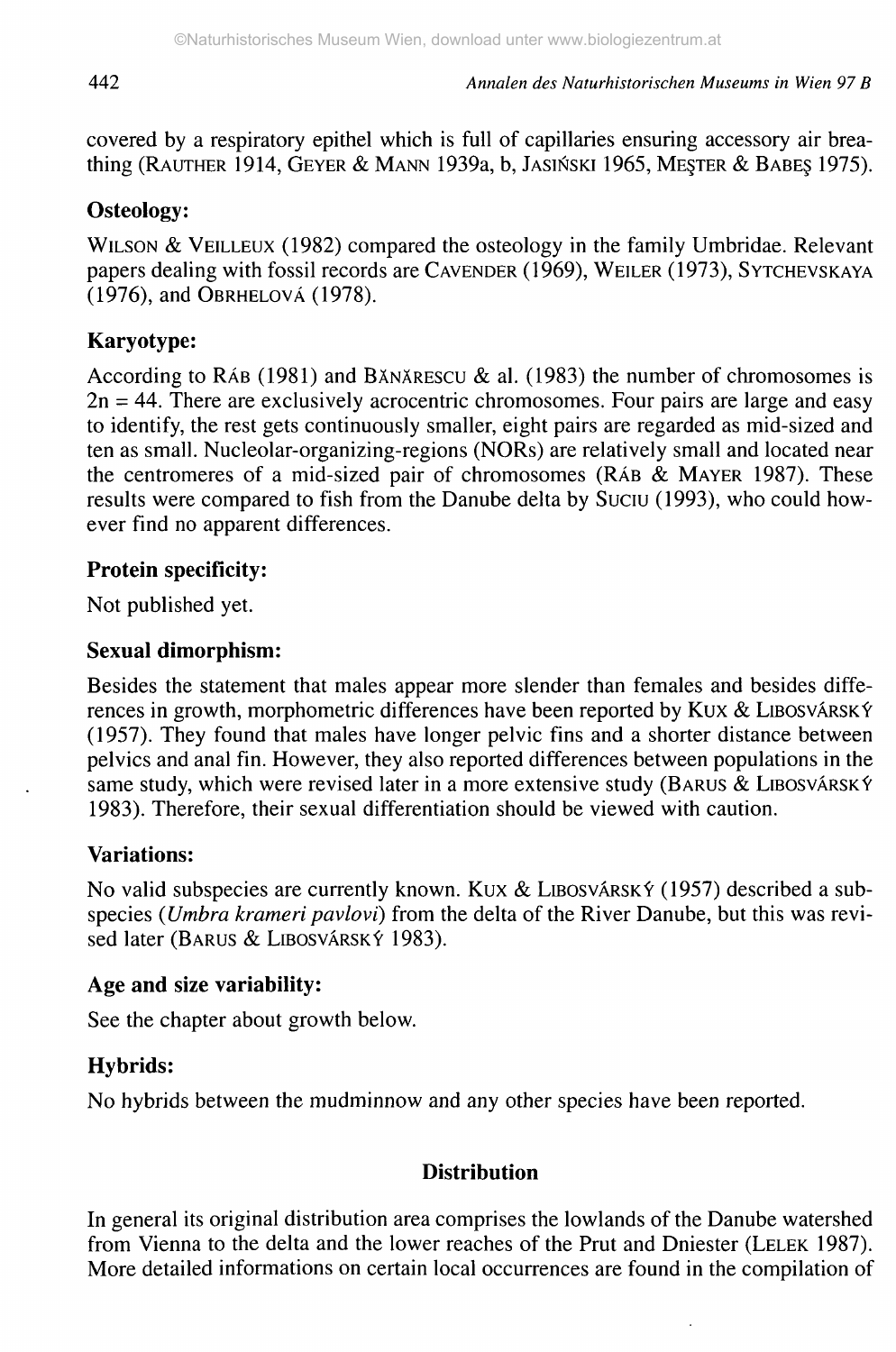GEYER (1940). Detailed distributions in certain countries are only available from Slovakia (Kux & WEISZ 1961, MIŠík 1965) and Slovenia (Povž 1984). Today's general distribution area is similar to that mentioned above and the species can be found in Austria (thought to be extinct since 1976 but rediscovered by WANZENBÖCK in 1992), Slovakia, Hungary, Slovenia, Croatia, Serbia, Romania, Moldova and the Ukraine. It is regarded to be absent from Bulgarian waters (KUX  $&$  LIBOSVÁRSKY 1957) but this needs further verification.

#### **Ecology**

### **Habitat:**

In general the areas where the species can be found are described as marsh land and swamp regions (GEYER 1940). It can be found in densely overgrown parts of larger waters (e.g. in Neusiedler See it was found in the reedbelt) but mostly in smaller, highly structured waters like abandoned oxbow lakes (Povž 1984), ditches, and ponds (KUX & WEISZ 1961, BOHLEN 1991). An obvious similarity of all habitats described is the rich structure provided by plants (e.g. fallen trees, macrophytes, water mosses) characteristic for marsh and swamp areas (GEYER 1940, KUX & LIBOSVÁRSKÝ 1957, KUX & WEISZ 1961, GUTI & al. 1991, BOHLEN 1991).

**Migrations:** Not known.

# **Hardiness:**

It can survive very low oxygen conditions due to accessory air breathing capabilities (GEYER & MANN 1939a, b). BERG (1948) states that this fish is very hardy and can survive without water for more than two days in winter.

# **Feeding habits:**

Informations on food composition are given in GEYER (1940), BERG (1948), LIBOSVÁRSKÝ & KUX (1958), BÄNÄRESCU (1964), and GUTI & al. (1991). Young mudminnows feed mainly on small crustaceans like ostracods and cyclopoids, and chironomid larvae. At the end of the first summer they switch to larger food items. Mostly benthic food, e.g. gammarids, isopods, and snails, is found in their guts. But also food from the surface and mid-water like water-beetles and other insects is taken. GUTI & al. (1991) reported also vegetational food *(Lemna* sp.). Fish fry of other species are described as food by BERG (1948).

# **Longevity:**

For some time the maximum age of the mudminnow was thought to be only two years in the western part of its distribution area according to scale readings and discernible size classes, which were believed to represent age classes (GEYER 1940, Kux & LIBOSVÂRSKY 1957). The mudminnows of the Danube delta and the Dniester can reach five years of age according to PAVLOV (1936) and MAKAROV (1936). This apparent difference was a strong argument for Kux & LIBOSVÂRSKY (1957) to discern a separate subspecies (see above).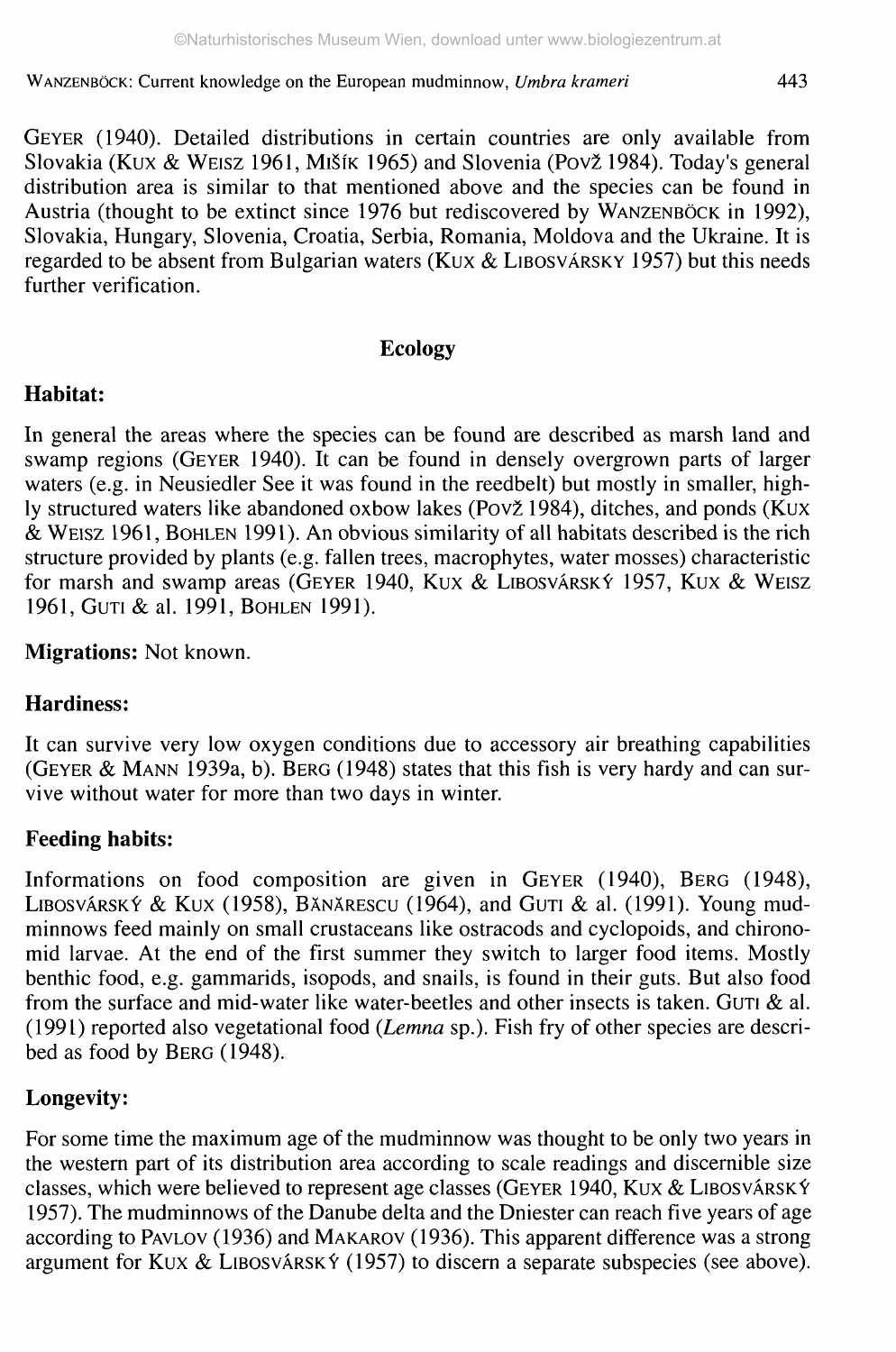Concerns on this opinion were raised by MISIK (1966). In the revision of BARUS  $\&$ LIBOSVÁRSKÝ  $(1983)$  the problems of defining the right age from scale readings are described. After detailed studies with electromicroscopical methods they concluded that mudminnows from the western part of the distribution area can also reach more than two years. WILHELM (1984) reports an age of six years for mudminnows measuring 10 cm. Therefore, the maximum age has to be assumed to be five to six years.

### **Growth:**

According to identical informations provided by GEYER (1940), LIBOSVÂRSKY & Kux (1958), Mišík (1966), MAKARA & STRÁŇAI (1980), and WILHELM (1984) mudminnows reach 30 - 50 mm total length in the first year  $(0+)$ . In the second year  $(1+)$  all authors, except WILHELM (1984), reported 60 - 80 mm for males and 70 - 85 mm for females. MAKARA & STRÁŇAI (1980) gave 96 mm for females in the third year of life  $(2+)$ . WILHELM (1984) reported 50 - 60 mm for 1+ fish, 53 - 70 mm for 2+ fish, 65 - 75 mm for 3+ fish, 72 - 89 mm for 4+ fish, 90 - 96 mm for 5+ fish, and 97-107 mm for 6+ fish, females being always slightly larger. Length-weight relationships differ extensively between authors. For a fish length of e.g. 6 cm, GEYER (1940) states 2.5 g, WILHELM (1984) 3.3 g, LIBOSVÁRSKÝ & KUX (1958) 4.5 g, and MIŠÍK (1966) 5 g. These differences can partly be explained by different length measurements used. In the latter two papers body length (= standard length) was used whereas the former authors did not state which length measurement they used, presumably total length.

#### **Population dynamics:**

Detailed investigations on population dynamics of the mudminnow are still missing. GEYER (1940) reports possible high population growth rates with 38 % of juvenile fish entering the adult phase. Also Pov£(1990) mentions high population growth after artificial propagation by means of excavating a shallow oxbow. Information on the standing stock of mudminnows in the canal system of the great Danube island in Slovakia is given in MISIK (1964). He found 11 - 12000 individuals ha<sup>-1</sup> corresponding to 25.5 - 27.5 kg ha<sup>-1</sup>.

#### **Reproductive Biology**

#### **Sexual maturity:**

According to GEYER (1940) and LIBOSVÁRSKÝ & KUX (1958) mudminnow males and females reproduce as 1+ fish for the first time. In aquaria the youngest reproducing individuals have been found to be ten month of age (Bohlen, pers. communication).

#### **Sex ratio:**

The above mentioned authors found slightly more males in most populations (54 - 63 %).

# **Fecundity:**

In BERG (1948) a range of 1580 - 2710 eggs per female (82 - 104 mm total length,  $n =$ 25) is given. GEYER (1940) counted 214 eggs in one female of 8 cm length. Only 100 -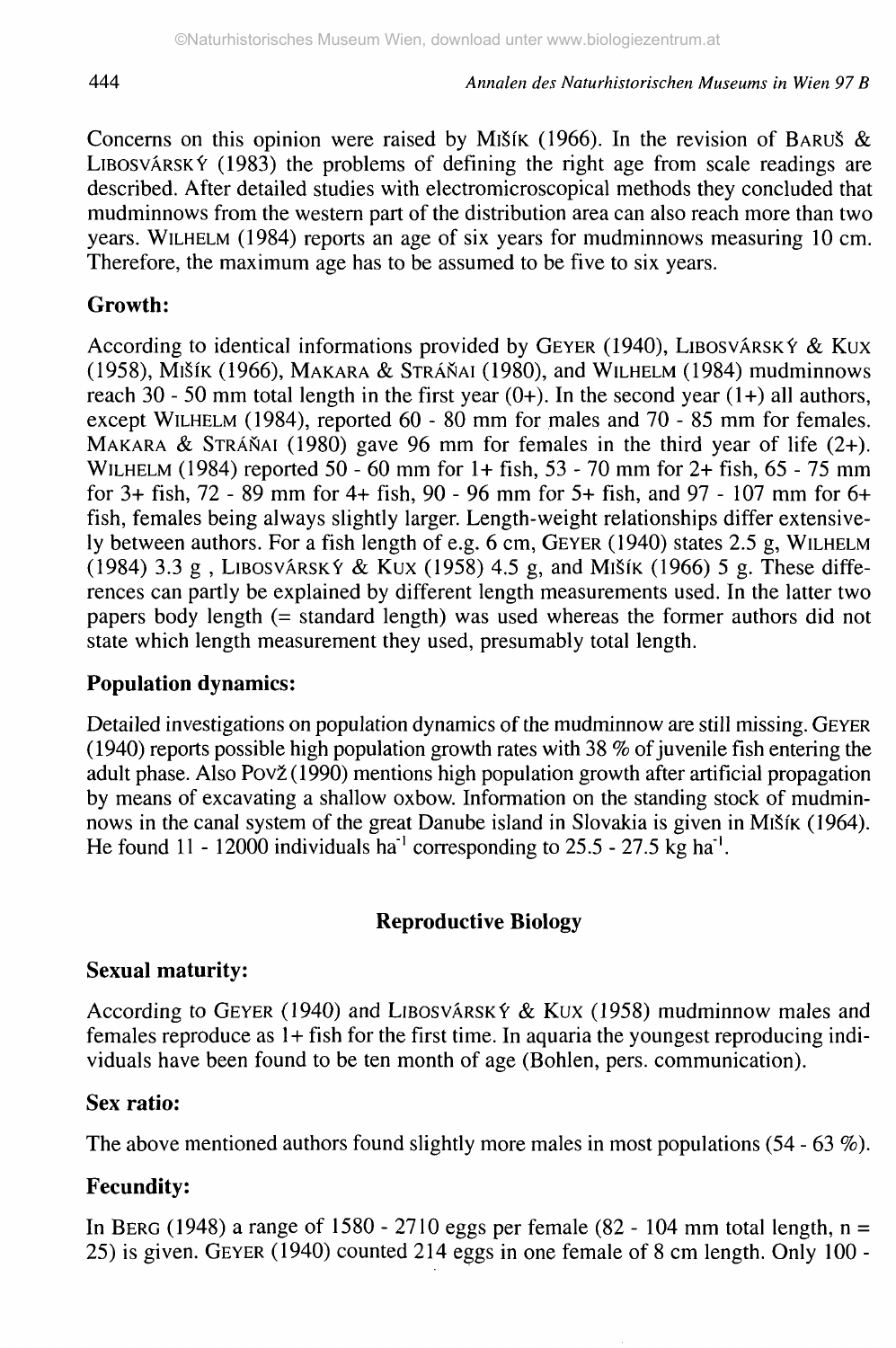200 eggs per female are supposed by BALON (1967). MAKARA & STRÁŇAI (1980) counted between 241 and 2528 eggs per female, average 1626 (n = 12). Kováč (1995) found that egg numbers can exceed 1000 per female.

#### **Gonads:**

GEYER (1940) reported that testes and ovaries are pigmented in different ways: testes are pigmented by small spots all over whereas ovaries are spotted with larger pigment cells only on the side facing the gut.

### **Spawning period:**

Commonly the early spring between March and April is regarded as spawning time when waterbodies reach 12.5 to 16.5 °C.

### **Spawning sites:**

See spawning behaviour.

### **Spawning behaviour:**

GEYER (1940), BOHLEN (1991), and KOVÁČ (1995) describe the spawning behaviour based on aquarium observations. Females choose a nest site which can be just a certain spot over roots or watermoss or a real nest made of plant material in a previously made and cleaned depression of the bottom. During nest guarding the female exhibits territorial behaviour. The actual spawning act is preceded by a chase of several males following one female. Spawning takes place above the nest site and the female releases 6 - 8 eggs accompanied by trembling of the whole body. One or several males take part and fertilize the eggs. The chase and subsequent spawning is repeated several times. After spawning the female is very aggressive and guards the eggs until hatching, sometimes even longer. Fanning of the eggs can be observed by the female and feeding is unrestricted during that time.

# **Early ontogeny:**

According to GEYER (1940) and KOVÁČ (1995) egg diameter of fully swollen eggs is 1.8  $- 2.0$  mm, average 1.9 mm (n = 16). Their colour is yellow to orange and they are sticky. Numerous oil globulae of different dimensions are found in every egg at the prospective animal pole.

Development of eggs until hatching lasts ten days at approximately 13 °C and seven days at 16 °C. At hatching the eyes of the larvae are unpigmented and body pigmentation is weak, larvae measure 6 mm. The hatched larvae rest motionless at the bottom or attached to various structures. They show vigorous movements of their pectorals probably for oxygen provision. About ten days after hatching the yolk sac has disappeared, the pigmentation is largely developed, and the larvae start to feed exogenously. Their body length is 8 - 10 mm and the upside directed urostyle becomes very distinctive. About three weeks after hatching the larvae are 10 - 12 mm long (depending on temperature), fins are largely developed, and scales and fin rays are visible. The finfold dissappears at a length of 14 mm, approximately four weeks after hatching.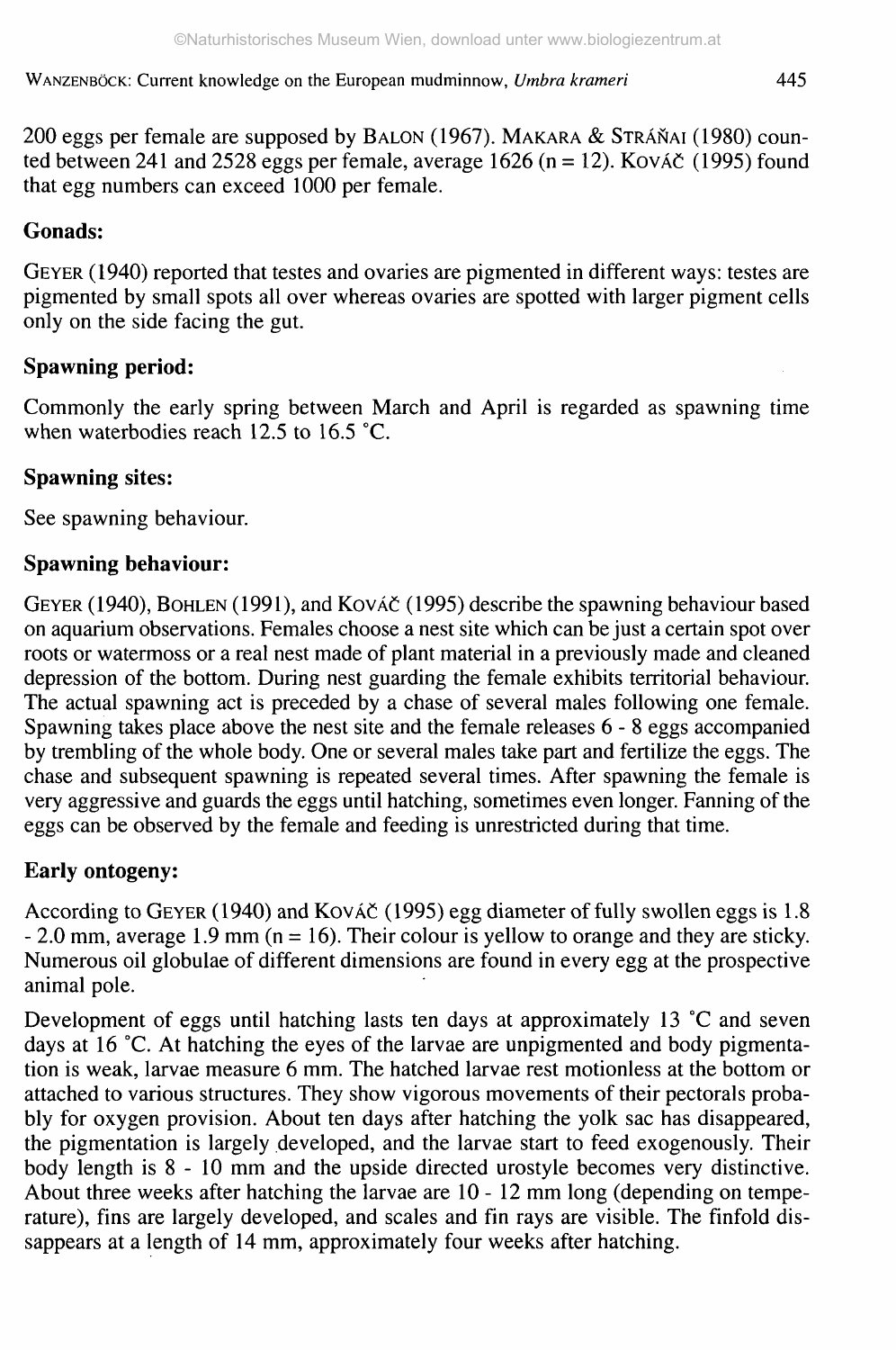#### **Important parasites and diseases**

A specific parasite of the European mudminnow, *Gyrodactylus slovacicus* ERGENS, 1963 (Monogenea) has been described by ERGENS (1963). Predators of mudminnows are reported to be large water insects, predatory fish, and fish feeding birds (BOHLEN 1991).

#### **Economic importance**

The European mudminnow is economically not important. In older times it was indirectly used as food for pigs and ducks or as manure when caught in high numbers (ARNOLD 1990).

#### **References**

ANTIPA, G. 1909: Fauna ihtiologic a Rommîaniei. - Academia Romana. Bucure ti. pp. 294.

- ARNOLD, A. 1990: Hundsfische (Umbridae). In: ARNOLD, A. Eingebürgerte Fischarten. Zur Biologie und Verbreitung allochthoner Wildfische in Europa. - A. Ziemsen Verlag, Wittenberg Lutherstadt, 127-133.
- BALON, E.K. 1967: Ryby Slovenska. Obzor, Bratislava, 420 pp.
- BÄNÄRESCU, P. 1964: Fauna Republicii Populäre Romîne. Pisces-Osteichthyes. Editura Academiei Republicii Populare Romîne, Bucuresti, 959 pp.
- BÄNÄRESCU, P., E. TAJSESCU & G.R. JoswiAK 1983: The karyotype of *Umbra krameri* (Pisces: Umbridae) in relation to other members of the suborder Esocoidei. - The Biologist 65: 35-39.
- BARUŠ, V. & J. LIBOSVÁRSKÝ 1983: Umbra krameri (Umbridae, Pisces), a revisional note. -Folia Zoologica 32: 355-364.
- BERG, L.S. 1916. Ryby presnykh vod Russiiskoi imperii. Moscow, XXVII, 563 pp.
- BERG, L.S. 1948: Freshwater Fishes of the USSR and adjacent countries. Acad. Nauk SSSR Zool. Inst., Vol. 1, 4th ed., 493 pp. + App. (Translation by Israel Program for Scientific Translation, 1962).
- BLANC, M., P. BÄNÄRESCU, I.L. GAUDET & J.C. HUREAU 1971: European inland water fish. A multilingual catalogue. Food and Agriculture Organization of the United Nations. -Fishing News (Books) Ltd. London, 24 pp.
- BLOCH, M.E. 1782: Oeconomische Naturgeschichte der Fische Deutschlands. Vol. 1. Berlin, 234 pp.
- BOHLEN, J. 1991: Beobachtungen zu Verbreitung, Biologie und Gefährdung des Europäischen Hundsfisches *Umbra kramen* WALBAUM 1792 (Pisces, Umbridae). - Österreichs Fischerei 44: 286-290.
- CAVENDER, T. 1969: An oligocene mudminnow (family Umbridae) from Oregon with remarks on relationships within the Esocoidei. - Occasional papers of the museum of zoology, University of Michigan 660: 1-33.
- CUVIER, G. 1817: Le règne animal distribué d'après son organisation, pour servir de base à l'histoire naturelle des animaux et d'introduction à l'anatomie comparée. Vol 4 (poissons Vol 2) - Paris 104: 351 (1st edition).
- CUVIER, G. 1829: Le règne animal distribué d'après son organisation, pour servir de base à l'histoire naturelle des animaux et d'introduction à l'anatomie comparée. - Nouvelle édition, Paris, 2: 122-406.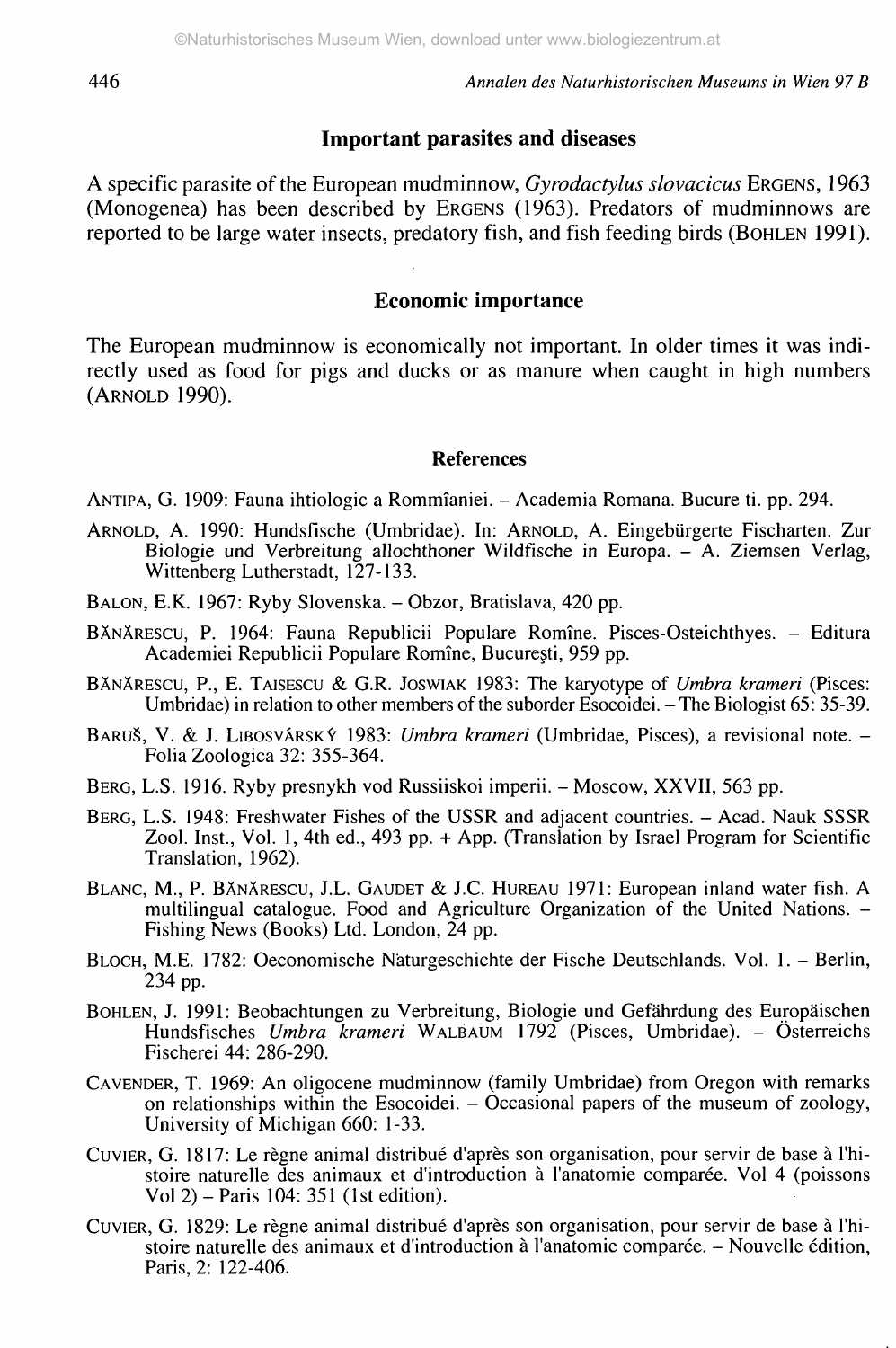- CUVIER, G., & A. VALENCIENNES 1846: Histoire naturelle des Poissons Vol. 18, Paris-Strasbourg, XIX + 505 pp.
- ERGENS, R. 1963: Vier neue Arten des Genus *Gyrodactylus* NORDMANN 1832 (Monogenoidea) aus Fischen der Tschechoslowakei. - Zeitschrift für Fischerei und deren Hilfswissenschaften 11:736-741.
- FITZINGER, LJ. 1832: Über die Ausarbeitung einer Fauna des Erzherzogtums Österreich, nebst einer systematischen Auszählung der in diesem Lande vorkommenden Säugetiere, Reptilien und Fische als Prodrom einer Fauna derselben. - Beiträge zur Landeskunde Österreichs unter der Enns, Wien: 280 - 340.
- GEYER, F. 1940: Der ungarische Hundsfisch *(Umbra lacustris* GROSSINGER) Zeitschrift für Morphologie und Ökologie der Tiere 36: 745-811.
- GEYER, F. & H. MANN 1939a: Beiträge zur Atmung der Fische I. Die Atmung des Ungarischen Hundsfisches *(Umbra lacustris* GROSSINGER). - Zoologischer Anzeiger 127: 234-245.
- GEYER, F. & H. MANN 1939b: Beitäge zur Atmung der Fische II. Weiteres zur Atmung des Ungarischen Hundsfisches *(Umbra lacustris* GROSSINGER). - Zoologischer Anzeiger 127: 305-312.
- GRONOVIUS, L.T. 1763: Zoophylacü Gronoviani fesciculus primus exhibens animalia quattupede, amphibio atque pisces, quae in museo suo adservat, vite examinavit, systematice disposuit, descripsis atque ilonidus illustravit. - Lugdani Batavorum,  $236 + 1$  pp., 18 pl.
- GROSSINGER, J.B. 1794: Universa historia physica Regni Hungariae secundum tria regna naturae digesta. Regni animalis pars III. Ichthyologia, sive historia piscium, et amphibiorum. - Posonii et Comaromii, Sumptibus & Typis S. P. Weber.  $XIV + 400$  pp.
- GuTi, G., S. ANDRIKOWICS & P. BIRO 1991: Nahrung von Hecht *(Esox lucius),* Hundsfisch *(Umbra krameri),* Karausche *(Carassius carassius),* Zwergwels *(Ictalurus nebulosus)* und Sonnenbarsch *(Lepomis gibbosus)* im Ocsa-Feuchtgebiet, Ungarn. - Fischökologie 4: 45-66.
- GÜNTHER, A.. 1866: Catalogue of the Fishes in the British Museum. Vol. 6. London.  $XV +$ 368 pp.
- HANKÓ, B. 1923: Über den Hundsfisch *Umbra lacustris* GROSSINGER *(U. krameri* FITZ.) Zoologischer Anzeiger 57: 88-95.
- HECKEL, J. & R. KNER 1858: Die Süßwasserfische der Österreichischen Monarchie mit Rücksicht der angrenzenden Länder. - Wilhelm Engelmann Verlag. Leipzig, 388 pp.
- HOLLY, M. 1941: Zur Nomenklatur von *Umbra kramen* WALBAUM 1792. Zoologischer Anzeiger 133: 95-96.
- JASINSKI, A. 1965: The vascularization of the air bladder in fishes. Part II. Sevruga *(Acipenser stellatus* PALLAS), grayling *(Thymallus thymallus* L.), pike *(Esox lucius* L.), and umbra *(Umbra krameri* WALBAUM). - Acta Biologica Cracoviensia, Series Zoologia 8: 203-209.
- KÀROLi, J. & O. HERMANN 1882: *Umbra cartina* (MARS.). Temészetrajzi Füzetek 5: 188-193.
- KovÄC, V. 1995: Reproduction behaviour and early development of the european mudminnow, *Umbra krameri* WALBAUM, 1792. - Folia Zoologica 44: 57-80.
- KRAMER, W.H. 1756: Elenchus Vegetabilium et Animalium per Austriam inferiorem observatorum.  $-$  Vienna, p. 396.
- Kux, Z. & J. LIBOSVARSKY 1957: Zur Verbreitung und Rassenzugehörigkeit der europäischen Hundsfische *(Umbra krameri* WALBAUM 1792 = *lacustris* GROSS. 1794). - Zoologické Listy 6: 215-225.
- Kux, Z. & T. WEISZ 1961: Ichthyofauna jižní části slovenského Záhoří. Acta Musei Moraviae 46: 187-202.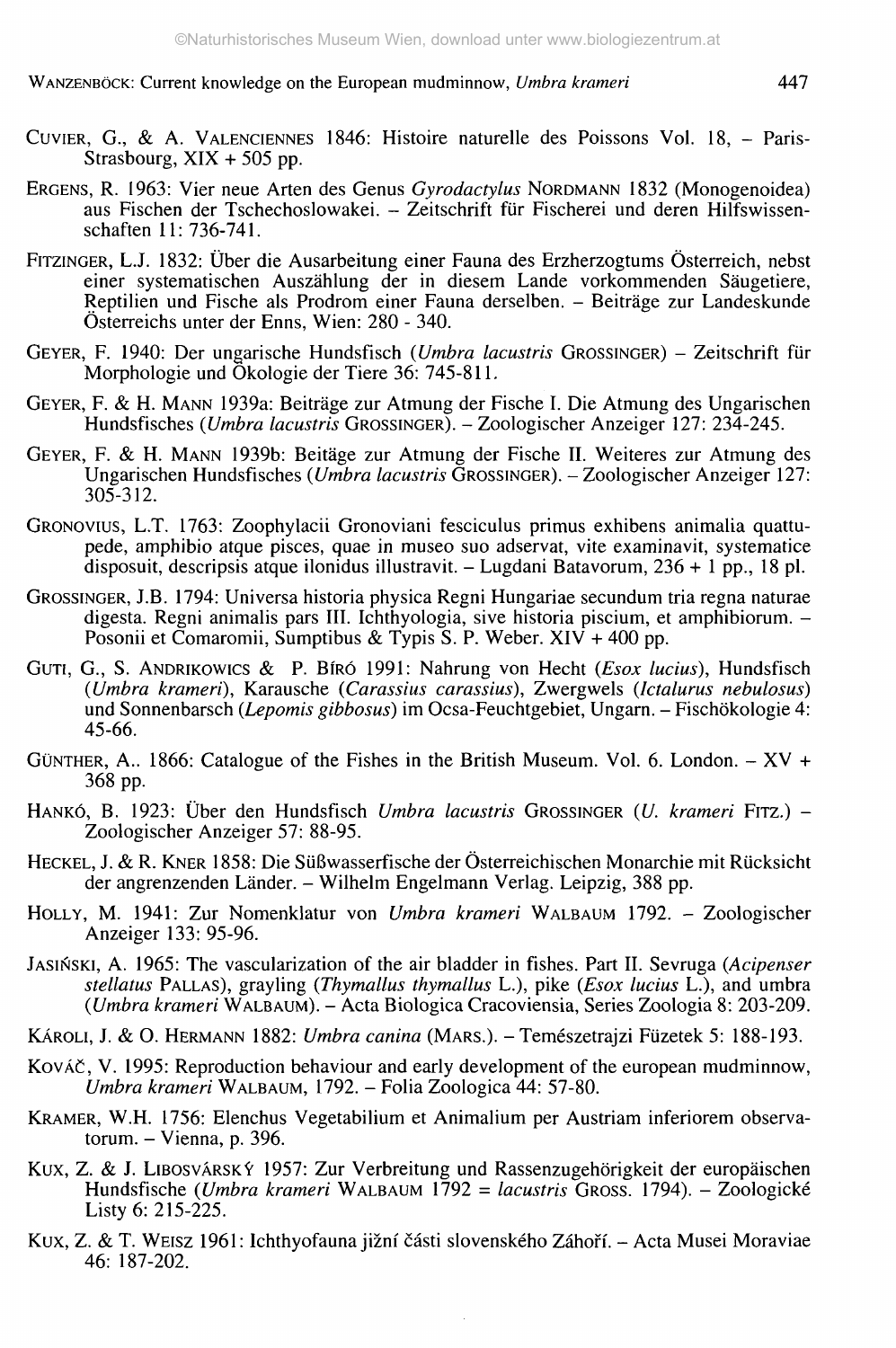LACEPÈDE 1798: Historie naturelle des Poissons Vol. 1. - Paris, 8 + CXLVII + 532 pp. + 25 pi.

- LELEK, A. 1987: Threatened Fishes of Europe Vol. 9. The Freshwater Fishes of Europe. Aula Verlag, Wiesbaden, 343 pp.
- LIBOSVÁRSKÝ, J. & Z. KUX 1958: P ísp vek k poznání bionomie a potravy blatňáka tmavého *Umbra krameri krameri* (WALBAUM). - Zoologické Listy 7: 235-250.
- LINDBERG, G.U. & A.S. HEARD 1972: Dictionary of the names of freshwater fishes of the USSR - on the languages of the peoples of the USSR and European countries. - Nauka. Leningrad, 368 pp.
- LINNÉ, C. 1758: Systema naturae 10th edition, Vol. 1, 824 pp.
- MAKARA, A. & I. STRÄNAI 1980: Rast a plodnost' blatniaka *(Umbra krameri* WALBAUM, 1792). - Biologia (Bratislava) 35: 131-135.
- MAKAROV, A. 1936: *Umbra* v reke Dnestre. Priroda 2 (ex Pavlov): 111-112.
- MARSILI, A.F. 1726: Danubius Pannonico Mysicus, Observationibus Geographicis, Astronomicis, Hydrographicis, Historicis, Physicis perlustratus et in sex tomos digestus. Tomus Quartus. - Hagae et Amstelodami, 92 pp.
- ME§TER, L. & L. BABES, 1975: The fine structure of the swim bladder in *Umbra krameri* WALBAUM. - Travaux Mus. Hist. Nat. Gr. Antipa 16: 243-247.
- MISÌK, V. 1964: Estimation of the quantitative occurrence and standing crop of the mudminnow *(Umbra krameri)* and pike *(Esox lucius)* in the canals of the itny Ostrov in Slovakia. - Vestnik Ceskoslovenské Spolecnosti Zoologické 28: 357-368.
- MISÎK, V. 1965: Vyskyt a rozsirenie blatniaka *(Umbra krameri* WALBAUM 1792) na Slovensku. - Biologia (Bratislava) 20: 683-688.
- MISÏK, V. 1966: The length, weight and the length-weight relationship of the mudminnow *(Umbra krameri* WALBAUM, 1792) of Zitny Ostrov in Slovakia. - Vestnik Ceskoslovenské Spolecnosti Zoologické 30: 129-141.
- MOHR, E. 1940: Die Hundsfisch-Arten der Gattung *Umbra* KRAMER. Zoologischer Anzeiger 132: 1-10.
- MÜLLER, J. 1844 (1846): Über den Bau und die Grenzen der Ganoiden und über das natürliche System der Fische. - Abhandlungen der königlichen Akademie der Wissenschaften Berlin: p. 188.
- NELSON, G.J. 1972: Cephalic sensory canals, pitlines, and the classification of esocoid fishes, with notes on galaxiids and other teleosts. - American Museum Novitates 2492: 1-49.
- NELSON, J.S. 1984: Fishes of the World. 2nd edition. John Wiley & Sons, New York. 523 pp.
- OBRHELOVÄ, N. 1978: Die Gattung *Umbra* WALBAUM (Pisces) im Nordböhmischen Tertiär. Entwicklungsgeschichte der Esocoidei BERG im Lichte der funktionalen Analyse. - Acta musei nationalis Pragae 34, p. 57.
- PAVLETIĆ, J. 1954: Rijetka riba crnka ili rapa. Ribarstvo Jugoslavije 9: 62-64.
- PAVLOV, P. I. 1953: Umbra iz nizov'ev Dunaja. Zoologicheskij Zhurnal 32: 272-276.
- Pov2, M. 1984: Areal velike sencice *Umbra krameri* WALBAUM, 1772 (Osteichthyes) v Sloveniji.  $-$  Ichthyologia 16: 43-48.
- RÂB, P. 1981: Karyotype of european mudminnow, *Umbra krameri. -* Copeia 1981: 911-913.
- RÄB, P. & B. MAYR 1987: Chromosome banding studies in european esocoid fishes: Localization of nucleolar organizer regions in *Umbra krameri* and *Esox lucius.* - Copeia 1987: 1062-1067.
- RAUTHER, M. 1914: Über die respiratorische Schwimmblase von *Umbra.* Zoologische Jahrbücher, Abteilung Zoologie, 34: 339-364.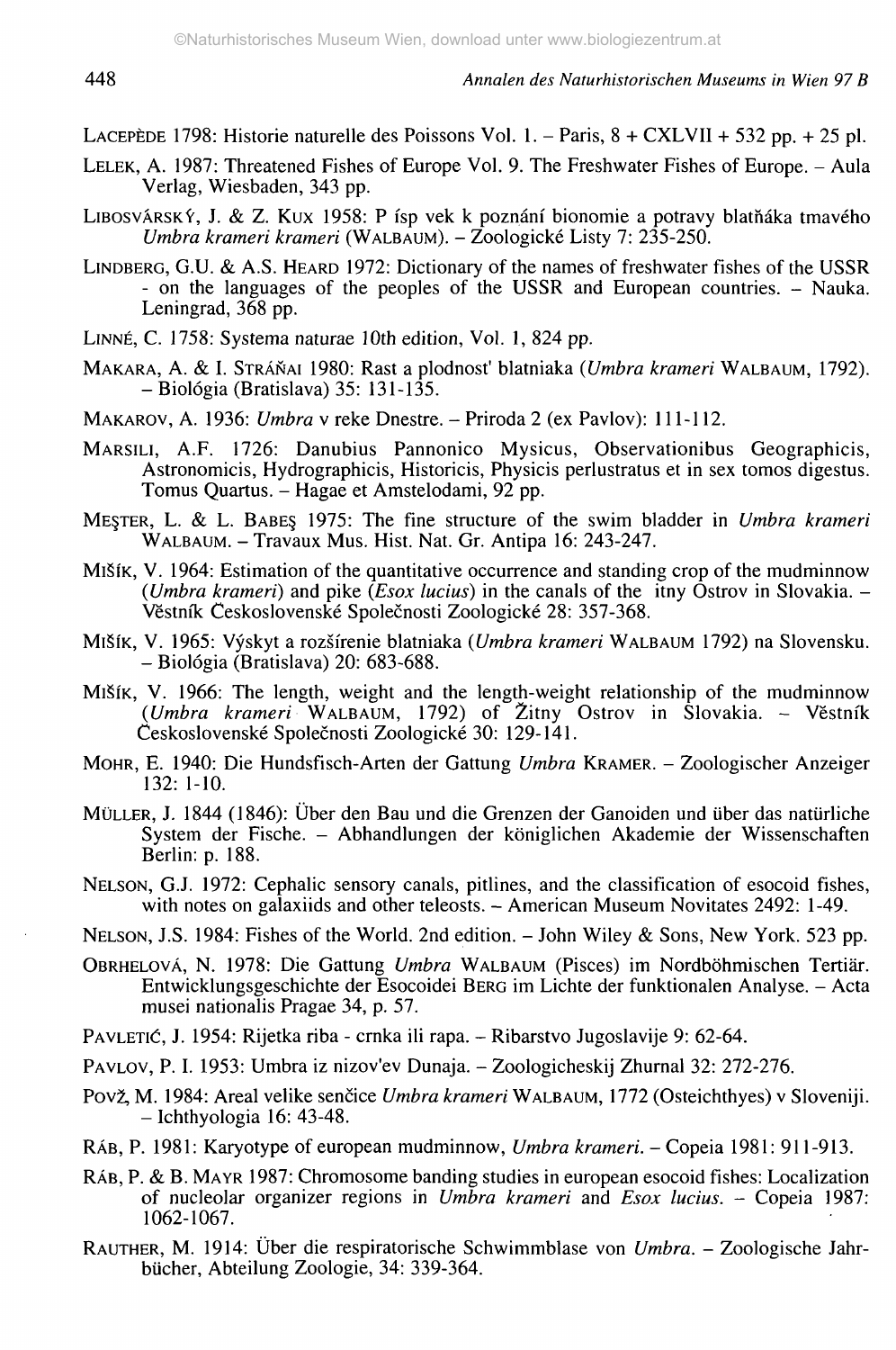- STEINDACHNER, F. 1870: Ichthyologische Notizen (X.) Sitzungsberichte der Mathematisch-Naturwissenschaftlichen Classe der kaiserlichen Akademie der Wissenschaften 61: 623.
- Suciu, R. 1993: Citogenetical investigations in European Mudminnow, *Umbra krameri* (Pisces, Umbridae) threatened species in the Danube delta. - Analele Stiintifice ale Institutului Delta Dunärii: 189-191.
- SYTCHEVSKAYA, E.C. 1976: The fossil esocoid fishes of the USSR and Mongolia. Trudy Paleontologicheskogo Instituta Akademiya Nauk. USSR 156: 1-116.
- VLADYKOV, V.D. 1931: Les poissons de la Russie Sous-Carpathique (Tchécoslovaquie). Mémoires de la Societe zoologique de France 29: 217-374.
- WALBAUM, J.J. 1792: Pétri Artedi sueci genera Piscium in quibus systema totum ichthyologiae proponitur cum classibus, ordindibus, generum characteribus, specierum differentiis, observationibus plurimis. Ichthyologiae Pars III. - Gripeswaldiae, 723 pp., 3 pi.
- WANZENBÖCK, J. 1992: Wiederentdeckung des Europäischen Hundsfisches, *Umbra krameri* WALBAUM 1792, in Österreich. - Österreichs Fischerei 45: 228-229.
- WEILER, W. 1973: Erster Nachweis von Otolithen der Familie Umbridae (Pisces) im Tertiär des Mainzer Beckens, mit Bemerkungen über die phyletischen Beziehungen innerhalb der Unterordnung Esocoidei. - Senckenbergiana lethaea 53: 455-467.
- WILHELM, A. 1984: Date privind creșterea țigănușului (Umbra krameri WALBAUM) din bazinul Ierului. - Buletinul de Cercetäri Piscicole IV (37): 61-72.
- WILSON, M.V.H. & P. VEILLEUX 1982: Comparative osteology and relationships of the Umbridae (Pisces: Salmoniformes). - Zoological Journal of the Linnean Society 78: 321-352.